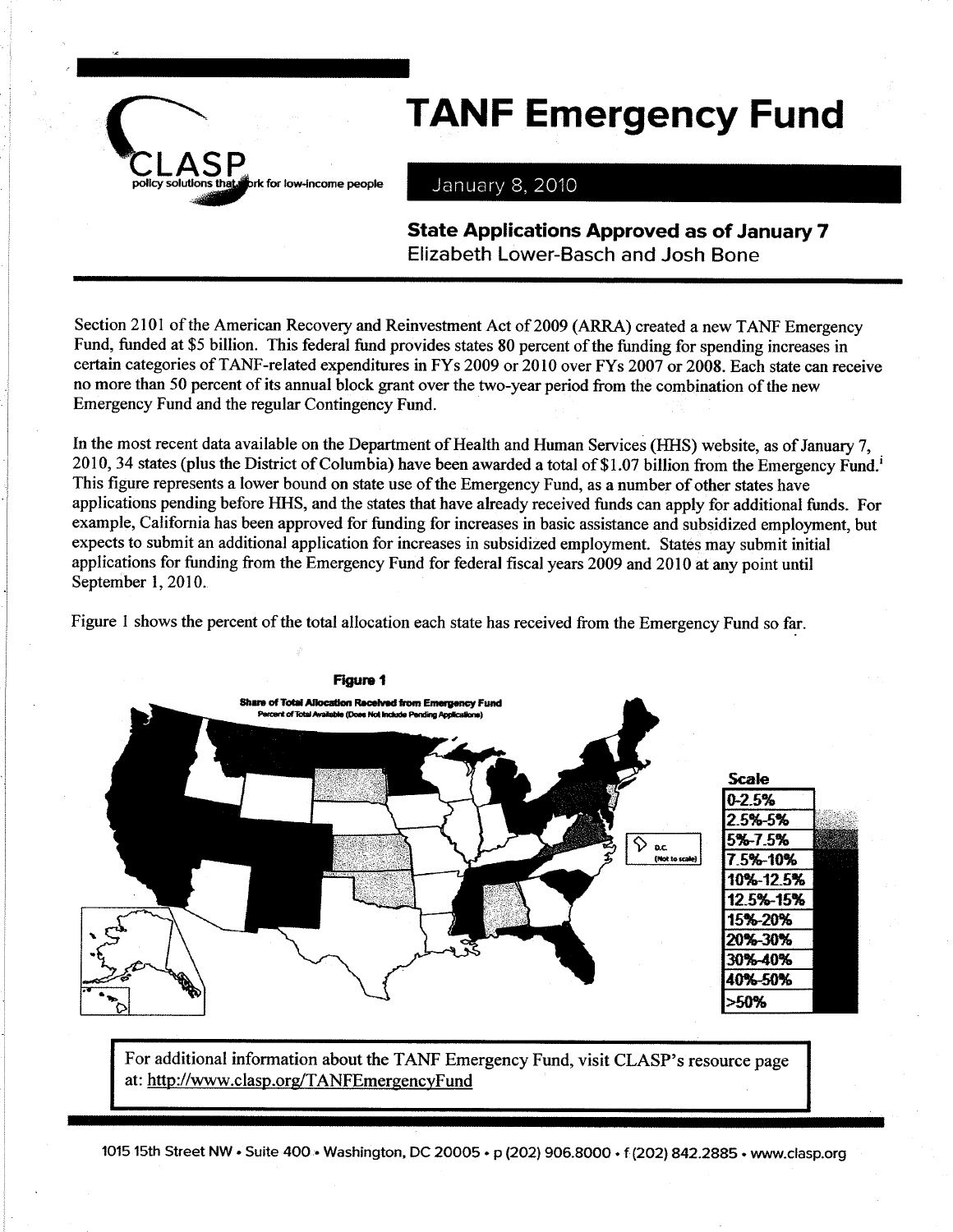State Applications Approved as of January 7



January 8, 2010

Figure 2 shows the percent of the total allocation each state has received from a combination of the Emergency Fund and the Contingency Fund. Eighteen states received funds from the Contingency Fund in FY 2009 and fourteen received funds during the first two months of FY 2010. However, the regular Contingency Fund ran out of money in December 2009, and no further funding is available from it.



Table I shows each state's annual block grant allocation, the maximum amount each state could receive under the TANF Emergency Fund, the amount each state had received from the TANF Contingency Fund in FY 2009 and in October and November,2009, the amount each state had received from the TANF Emergency Fund as of January 7, 2010, and the share of the total allocation that each state has received so far. The amount each state has received from the Emergency Fund does not include any pending applications.

So far, 29 states have received a total of \$692 million based on increased cash assistance caseloads, 15 have received \$284 million based on increased spending in short-term non-recurent assistance, and l7 (plus the District of Columbia) have received \$95 million based on increased spending on subsidized employmenf-

The states that have received the largest amounts of funding to date are California and New York. The majority of California's award is for increased basic assistance, but the award also includes a significant increase in subsidized employment in the last quarter of FY 2009. The largest portion of New York's award is for the Back to School lnitiative, which provided one-time back to school payments to more than 800,000 children in low-income families in August 2009. Nevada and New Mexico have each accessed more than 85 percent of their possible allocations, and an additional 7 states have accessed more than 60 percent. All of these states accessed both the Contingency Fund and the Emergency Fund.

1015 15th Street NW . Suite 400 . Washington, DC 20005 . p (202) 906.8000 . f (202) 842.2885 . www.clasp.org

<sup>&</sup>lt;sup>1</sup> All Emergency and Contingency Fund data from HHS, Approved TANF Emergency Fund Applications by Category, December 2, 2009. http://www.acf.hhs.gov/programs/ofa/tanf/apprTANFemerfund.html In addition, 10 tribes have been awarded \$3.5 million. http://www.acf.hhs.gov/programs/ofa/tanf/apprTANFemerfund\_tribe.html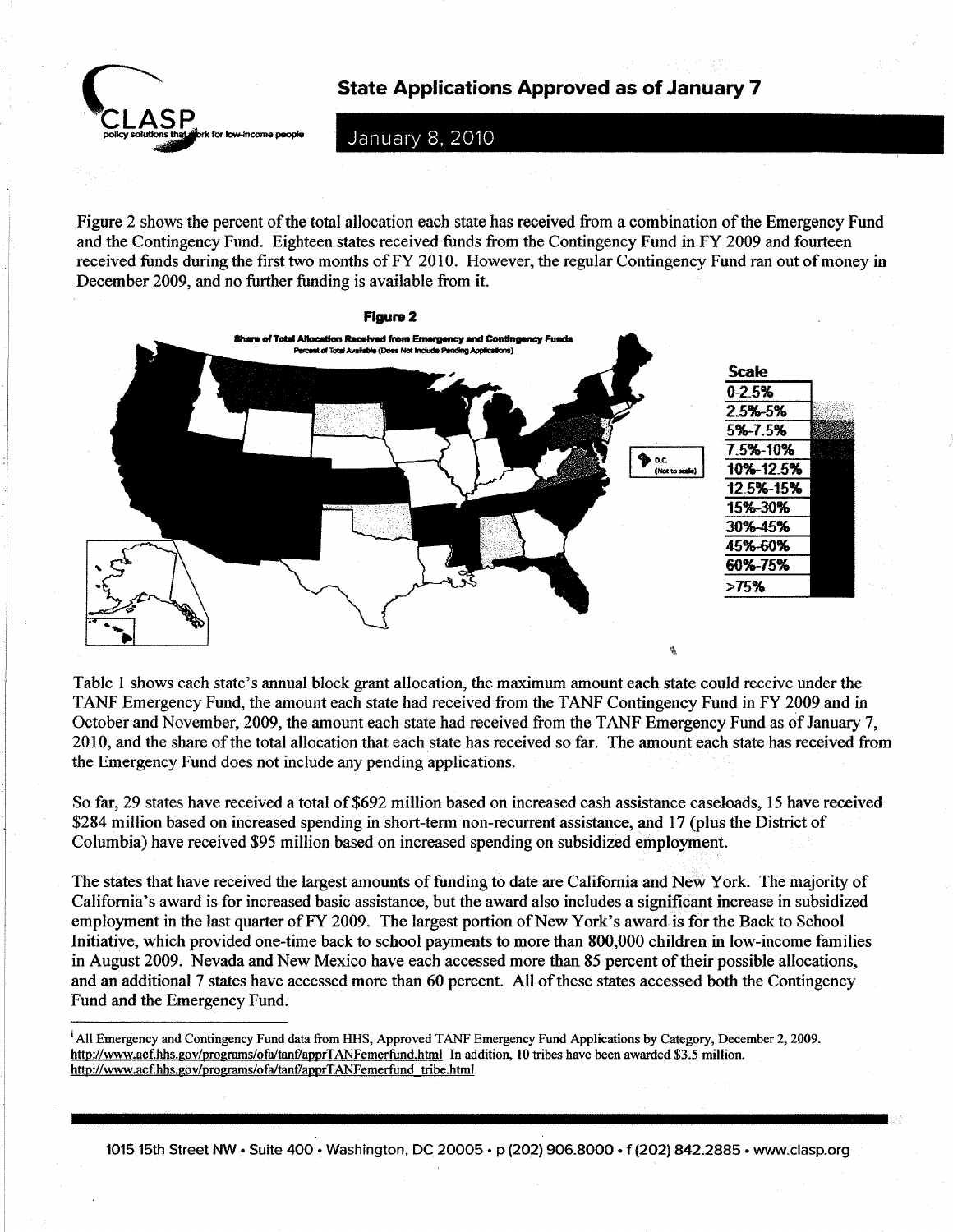| <b>Table 1: Share of TANF Emergency Fund Awarded</b> |                                |                                                                                                 |                                                    |                                                                            |                                                            |                                                   |                         |                                 |                          |  |  |
|------------------------------------------------------|--------------------------------|-------------------------------------------------------------------------------------------------|----------------------------------------------------|----------------------------------------------------------------------------|------------------------------------------------------------|---------------------------------------------------|-------------------------|---------------------------------|--------------------------|--|--|
| <b>State</b>                                         | <b>Adjusted Block</b><br>Grant | <b>Maximum</b><br><b>Allocation from</b><br><b>Emergency and</b><br>Contingency<br><b>Funds</b> | <b>Received from</b><br>Contingency<br>Fund, FY 09 | <b>Received from</b><br>Contingency<br>Fund, 10/09 and<br>11/09, Estimate* | Received from<br><b>Emergency</b><br>Fund as of<br>1/07/10 | $%$ of<br>Maximum<br><b>Allocation</b><br>Awarded | Assistance<br>Basic     | Non-<br>Recurrent<br>Short-Term | Subsidized<br>Employment |  |  |
| Alabama                                              | 93,315,207                     | 46,657,604                                                                                      | $\bf{0}$                                           | 0                                                                          | 2,045,234                                                  | 4.4%                                              | $\overline{\mathbf{x}}$ |                                 | $\overline{\mathbf{x}}$  |  |  |
| Alaska                                               | 46,420,813                     | 23,210,407                                                                                      | $\theta$                                           | $\mathbf{0}$                                                               | 0                                                          | 0.0%                                              |                         |                                 |                          |  |  |
| Arizona                                              | 200,232,697                    | 100,116,349                                                                                     | 40,046,539                                         | 6,674,423                                                                  | $\bf{0}$                                                   | 46.7%                                             |                         |                                 |                          |  |  |
| Arkansas                                             | 56,732,858                     | 28,366,429                                                                                      | 11,346,572                                         | 1.891.095                                                                  | 0                                                          | 46.7%                                             |                         |                                 |                          |  |  |
| California                                           | 3,659,875,042                  | 1,829,937,521                                                                                   | $\bf{0}$                                           | 0                                                                          | 415,318,852                                                | 22.7%                                             | $\overline{\mathbf{x}}$ |                                 | $\overline{\mathbf{X}}$  |  |  |
| Colorado                                             | 136,056,690                    | 68,028,345                                                                                      | 24,943,727                                         | 4,535,223                                                                  | 11,591,141                                                 | 60.4%                                             | $\overline{\mathbf{x}}$ | X                               |                          |  |  |
| Connecticut                                          | 266,788,107                    | 133,394,054                                                                                     | $\Omega$                                           | 0                                                                          | $\bf{0}$                                                   | 0.0%                                              |                         |                                 |                          |  |  |
| Delaware                                             | 32,290,981                     | 16,145,491                                                                                      | 6,458,196                                          | 1,076,366                                                                  | 2,670,287                                                  | 63.2%                                             | X                       |                                 | $\mathbf X$              |  |  |
| Dist. of Columbia                                    | 92,609,815                     | 46,304,908                                                                                      | $\bf{0}$                                           | 3,086,994                                                                  | 991,963                                                    | 8.8%                                              |                         |                                 | $\overline{\mathbf{x}}$  |  |  |
| Florida                                              | 562,340,120                    | 281,170,060                                                                                     | $\bf{0}$                                           | $\mathbf{0}$                                                               | 30,529,083                                                 | 10.9%                                             | $\overline{\mathbf{X}}$ |                                 | $\overline{\mathbf{X}}$  |  |  |
| Georgia                                              | 330,741,739                    | 165,370,870                                                                                     | $\bf{0}$                                           | $\mathbf{0}$                                                               | $\bf{0}$                                                   | $0.0\%$                                           |                         |                                 |                          |  |  |
| Guam                                                 | 3,465,478                      | 1,732,739                                                                                       | $\bf{0}$                                           | $\bf{0}$                                                                   | $\bf{0}$                                                   | 0.0%                                              |                         |                                 |                          |  |  |
| Hawaii                                               | 98,904,788                     | 49,452,394                                                                                      | 11,538,892                                         | 3,296,826                                                                  | $\bf{0}$                                                   | 30.0%                                             |                         |                                 |                          |  |  |
| Idaho                                                | 30,412,562                     | 15,206,281                                                                                      | $\bf{0}$                                           | $\theta$                                                                   | $\mathbf{0}$                                               | $0.0\%$                                           |                         |                                 |                          |  |  |
| Illinois                                             | 585,056,960                    | 292,528,480                                                                                     | $\bf{0}$                                           | $\bf{0}$                                                                   | 1,409,166                                                  | 0.5%                                              | $\overline{\mathbf{x}}$ |                                 | $\overline{\mathbf{x}}$  |  |  |
| Indiana                                              | 206,799,109                    | 103,399,555                                                                                     | $\bf{0}$                                           | $\bf{0}$                                                                   | $\bf{0}$                                                   | 0.0%                                              |                         |                                 |                          |  |  |
| Iowa                                                 | 130,993,952                    | 65,496,976                                                                                      | $\mathbf{0}$                                       | $\bf{0}$                                                                   | 817,512                                                    | 1.2%                                              | $\overline{\mathbf{X}}$ |                                 |                          |  |  |
| Kansas                                               | 101,931,061                    | 50,965,531                                                                                      | 18,687,361                                         | $\bf{0}$                                                                   | 1,505,828                                                  | 39.6%                                             | $\overline{\mathbf{x}}$ |                                 |                          |  |  |
| Kentucky                                             | 181,287,669                    | 90,643,835                                                                                      | 0                                                  | $\bf{0}$                                                                   | 1,202,347                                                  | 1.3%                                              | $\overline{\mathbf{x}}$ |                                 |                          |  |  |
| Louisiana                                            | 163,971,985                    | 81,985,993                                                                                      | $\bf{0}$                                           | $\mathbf{0}$                                                               | $\bf{0}$                                                   | $0.0\%$                                           |                         |                                 |                          |  |  |
| Maine                                                | 78,120,889                     | 39,060,445                                                                                      | $\Omega$                                           | $\Omega$                                                                   | 5,916,931                                                  | 15.1%                                             | $\overline{\mathbf{X}}$ | $\overline{\mathbf{X}}$         |                          |  |  |
| Maryland                                             | 229,098,032                    | 114,549,016                                                                                     | 38,183,005                                         | 7,636,601                                                                  | 29,690,294                                                 | 65.9%                                             | $\overline{\text{x}}$   | $\overline{\text{x}}$           |                          |  |  |
| Massachusetts                                        | 459,371,116                    | 229,685,558                                                                                     | 91,874,223                                         | 15,312,371                                                                 | 41,766,692                                                 | 64.9%                                             | X                       | $\overline{\text{x}}$           |                          |  |  |
| Michigan                                             | 775,352,858                    | 387,676,429                                                                                     | 155,070,572                                        | 25,845,095                                                                 | 57,913,249                                                 | 61.6%                                             |                         | $\overline{\text{x}}$           | $\dot{\mathbf{X}}$       |  |  |
| Minnesota                                            | 263,434,070                    | 131,717,035                                                                                     | 0                                                  | 0                                                                          | 20,770,650                                                 | 15.8%                                             | X                       | $\mathbf{\overline{X}}$         | $\mathbf x$              |  |  |
| Mississippi                                          | 86,767,578                     | 43,383,789                                                                                      | $\mathbf 0$                                        | $\bf{0}$                                                                   | 8,977,499                                                  | 20.7%                                             | $\mathbf{x}$            |                                 | $\overline{\mathbf{x}}$  |  |  |
| Missouri                                             | 217,051,740                    | 108,525,870                                                                                     | $\bf{0}$                                           | $\overline{0}$                                                             | $\bf{0}$                                                   | 0.0%                                              |                         |                                 |                          |  |  |
| Montana                                              | 38,039,116                     | 19,019,558                                                                                      | 0                                                  | $\bf{0}$                                                                   | 2,339,085                                                  | 12.3%                                             | $\overline{\mathbf{x}}$ |                                 | X                        |  |  |
| Nebraska                                             | 57,513,601                     | 28,756,801                                                                                      | $\mathbf{0}$                                       | $\bf{0}$                                                                   | $\Omega$                                                   | $0.0\%$                                           |                         |                                 |                          |  |  |
| Nevada                                               | 43,907,517                     | 21,953,759                                                                                      | 6,586,128                                          | $\bf{0}$                                                                   | 12,143,534                                                 | 85.3%                                             | $\overline{\mathbf{x}}$ |                                 |                          |  |  |
| New Hampshire                                        | 38,521,261                     | 19,260,631                                                                                      | 0                                                  | $\Omega$                                                                   | 5,706,444                                                  | 29.6%                                             | X                       |                                 |                          |  |  |

1015 15th Street NW • Suite 400 • Washington, DC 20005 • p (202) 906.8000 • f (202) 842.2885 • www.clasp.org